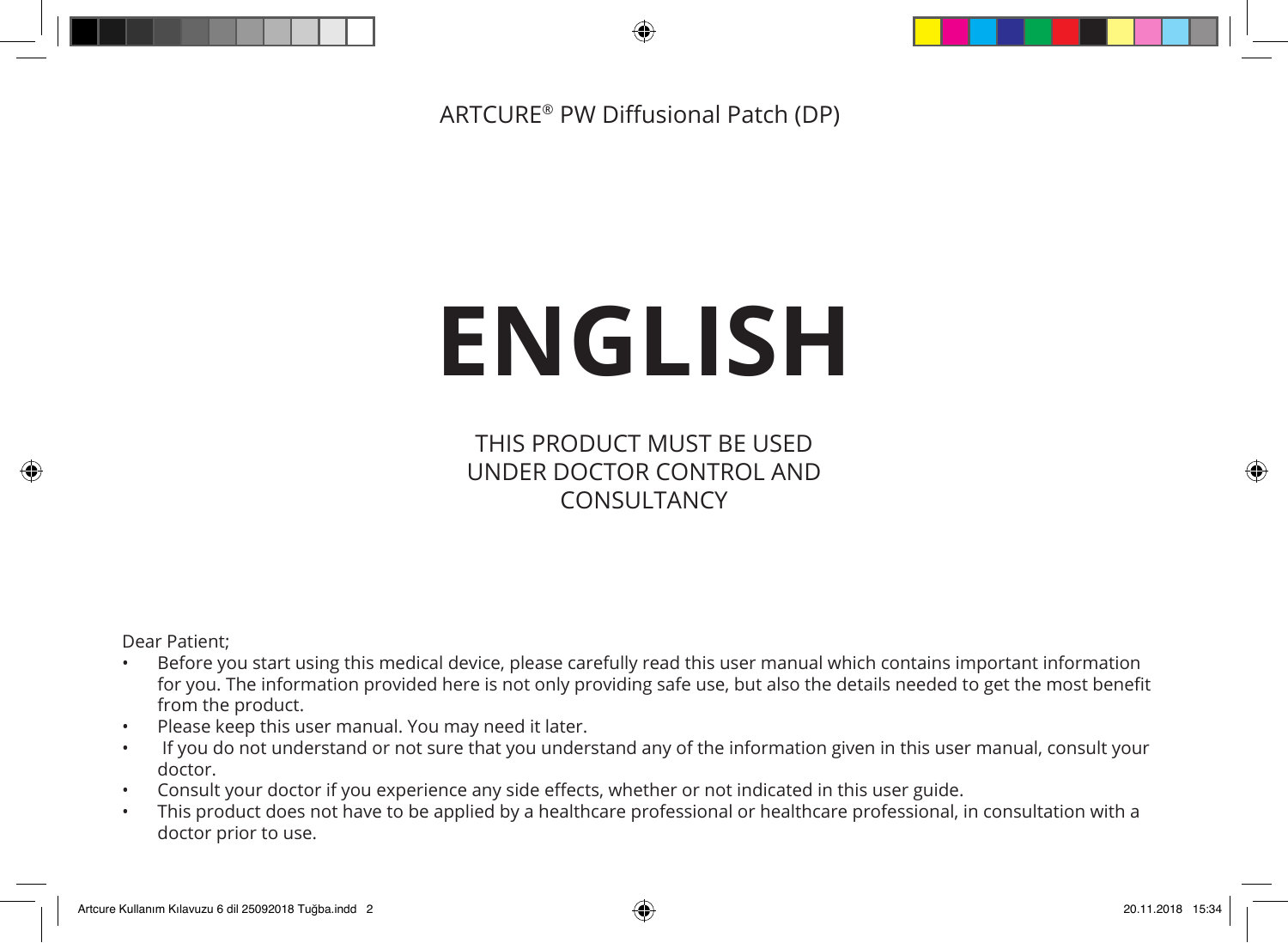# **CONTENTS**

 $\bigoplus$ 

## Subject Title

## Page Number

| 10 |
|----|
|    |

 $\bigoplus$ 

 $\bigoplus$ 

 $\bigoplus$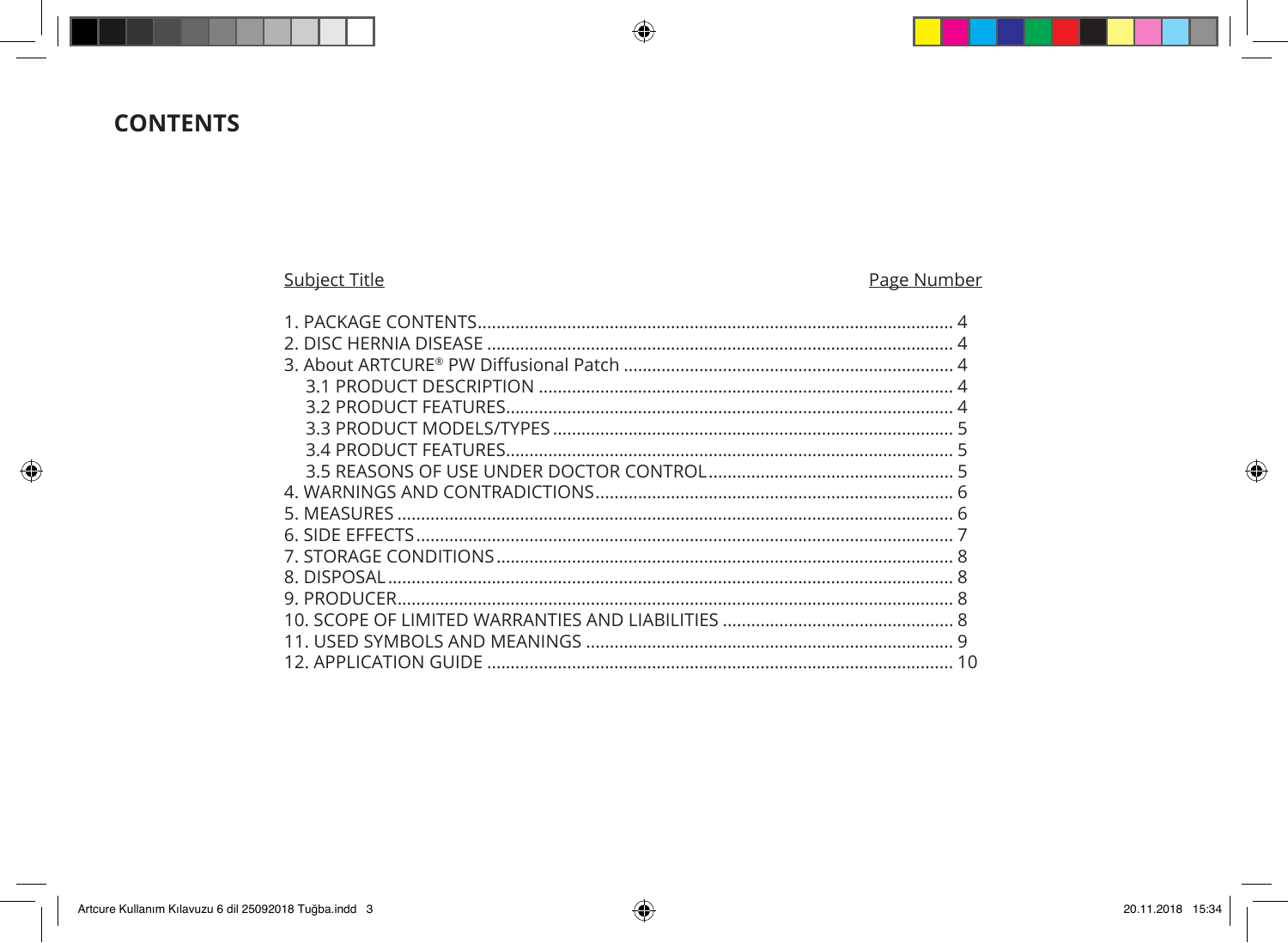## **1. PACKAGE CONTENT**

- 1. Outer packaging
- 2. This manual
- 3. Tube containing gel to be applied to two patches

4. Inner packing (aluminum wrapped with heat treatment) and in this package:

- Patch (ARTCURE® PW Diffusional Patch)
- 5 hypoallergenic adhesive tapes
- Gel dispensing apparatus
- 2 cannulas

4

## **2. DISC HERNIA DISEASE**

There is a structure called the intervertebral disc which acts as a pillow between the vertebrae forming the vertebrae. The inside of this structure is in the form of gel and the nucleus is called pulposus and it contains 80- 90% water. The nucleus pulposus is surrounded by a very elastic and rigid structure called annulus fibrosus. If the annulus fibrosus is torn or damaged, the gel-like part flows outwards through the spinal canal. This medical condition is called spinal disc herniation (hernia disc). If the Hernia disc presses on the spinal nerve, the resulting clinical picture is

called disc herniation.

# **3. ABOUT ARTCURE® PW DIFFUSIONAL PATCH**

## **3.1 PRODUCT DESCRIPTIONI**

The ARTCURE® PW Diffusional Patch is a medical device intended to alleviate and treat disc herniation in humans. The ARTCURE® PW Diffusional Patch affects the hernie disc structure due to the diffusion mechanical effect of changing the osmotic process in the hernie disc.

## **3.2 PRODUCT FEATURES**

- ARTCURE® PW Diffusional Patch can be applied at medium to advanced levels in herniated disc protruded, extruded, fragmented and sequestrated disc herniation.
- The risk of recurrence is extremely low because ARTCURE® PW Diffusional Patch maintains anatomical integrity throughout the application. (Except in cases where inappropriate or excessive physical activity of the patients following the application is caused,
- ARTCURE® Diffusional Patch reduces the interruption of patients' daily lives at significant rates. Healing is felt within 24 hours. Almost all of the performance that can be obtained from the end of 48 hours is reached.
- ARTCURE® PW Diffusional Patch is presented in sterile condition.
- ARTCURE® PW Diffusional Patch can be applied at medium to advanced levels of disc hernia.
- From ARTCURE® PW Diffusional Patch box, the dose obtained by squeezing all 2 tubes coming out of the box into the patch is used.
- As far as warning and safety information is concerned, the risks to implementation are very low.
- For more information:

www.artcure com

## **3.3 PRODUCT MODELS/TYPES**

Artcure® Diffusional Patch is a ready for use patch.

Artcure® PW Diffusional Patch is a patch prepared by combining parts before use. The patch sizes are the same for both types.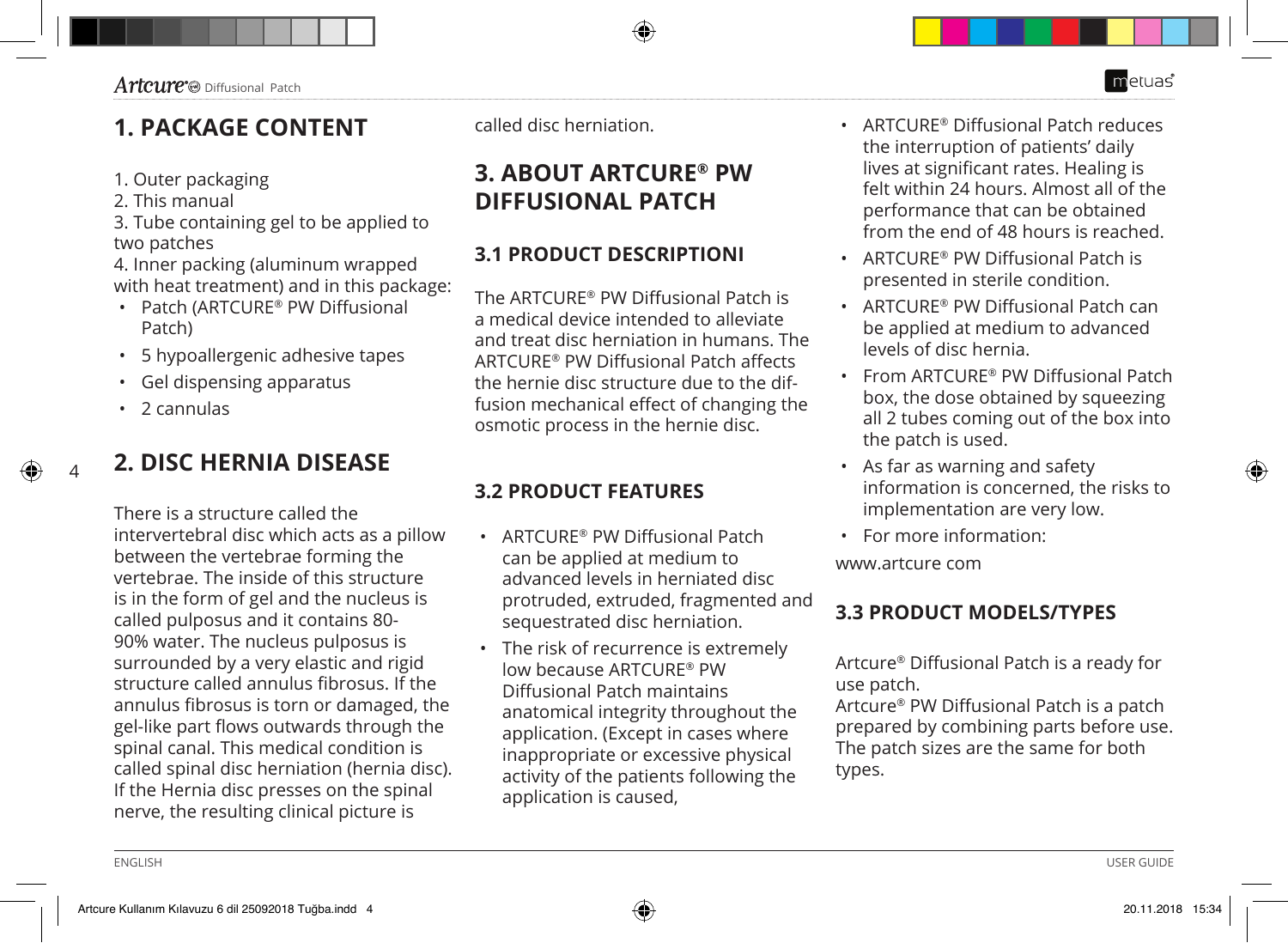⊕

#### **3.4 PRODUCT FEATURES**

| <b>FEATURES</b>                                 | <b>VALUES</b>                                               |
|-------------------------------------------------|-------------------------------------------------------------|
| <b>Patch Size</b>                               | Lenght: 22-24<br>cm, Width: 12-<br>14cm, Depth:<br>$0,2$ cm |
| <b>Shipment Weight</b>                          | $210 + (-10)$ gr                                            |
| Smell                                           | Characteristic<br>and sharp                                 |
| <b>Gel Viscosity</b>                            | 13,000-50,000<br>milipascal se-<br>conds                    |
| <b>Gel Brix</b>                                 | %70-%75                                                     |
| <b>Shipping / Storage</b><br><b>Temperature</b> | Keep at room<br>temperature                                 |
| <b>Medical Device Class</b>                     | Class IIb, Me-<br>dical Device<br>Regulation                |

#### **3.5 REASONS OF USE UNDER DOCTOR CONTROL**

- Ensure that causes of waist and neck pain are excluded from the causes of disc herniation
- Acquisition of MRI Results of the patient: These images are required for precise detection and marking of the point where the hernia disc is present before ARTCURE® PW Diffusional Patch application.
- Follow-up of treatment: MR images taken before and after the application of ARTCURE® PW Diffusional Patch are needed to make comparisons and thus confirm that the radiological correction has been applied. MR imaging also shows the level of disc herniation.
- Compliance of the Product to the Patient: The patient should not use the product in some cases. (See section on Alerts and Contraindications); these conditions, if any, should be controlled and determined by a doctor.
- Expected Product Performance: ARTCURE® PW Diffusional Patch gives the best result in cases where one or more of the foraminal stenosis, lumbar narrow channel, black disc ,

calcified disc herniation diseases do not accompany disc hernia disease. The product may still provide correction, but the doctor's diagnosis is necessary to keep the expectations at a realistic level.

• Side Effects Control and Preparedness: Depending on the individual conditions of the patient, it may cause side effects (see Side Effects section). Consult a doctor before using the product to determine the suitability of indication and other diseases accompanying the symptoms.

5

metuas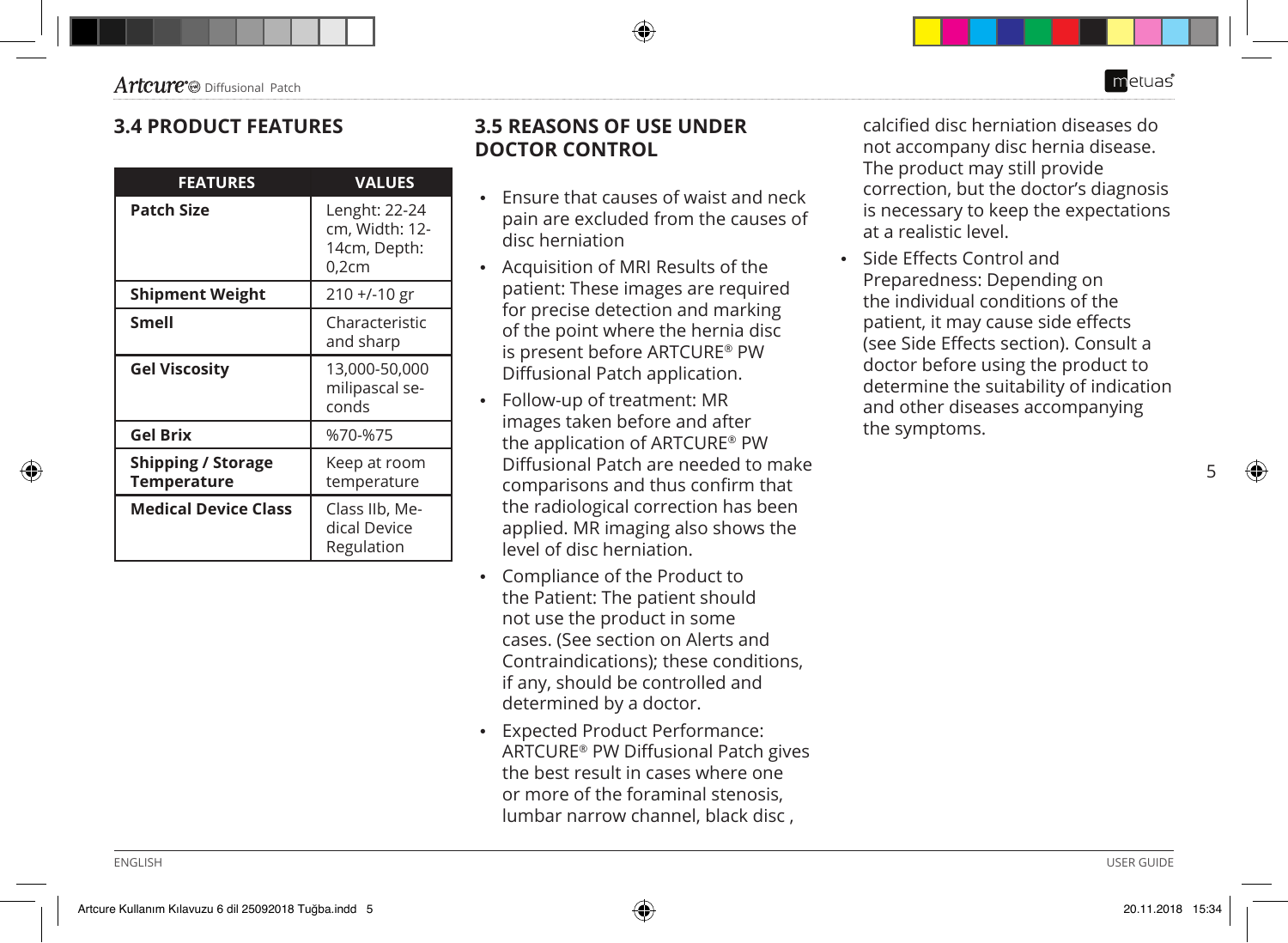# **4. WARNINGS AND CONTRADICTIONS**

### **NEVER USE THE PRODUCT IN FOLLOWING CASES;**

#### **Product-related situations**

- Do not use if the product's "expiry date" is passed (written on the outer packaging).
- Do not buy or use damaged or leaking products.
- Do not buy or use products whose labels are missing or unread. If you have purchased it, contact the manufacturer.
- Before you use the product, consult your doctor.
- Do not reuse used products.

### **Product-related situations**

- If the patient is pregnant or has a pregnancy doubt,
- If the patient has an anaphylactic reaction history,
- If the patient is diagnosed with diabetes,
- If tumor is located adjacent to the disc herniation zone of the patient
- If the patient has a loss of power or neurological loss of 3/5 or more in any muscle group,
- If the patient is diagnosed with asthma (product smell may trigger an asthma attack)
- If the patient is going to travel for a long period of time (2 hours or more) within 1 week after the application or he/she is going to make an airplane trip,
- Otherwise, the product will become unusable and will not be able to perform its functions unless the patient is able to rest in the supine position for the first 24 hours after application (except for short-time meals or toiletries).
- If there is damage in the application area (there should be no cuts or wounds in the application to prevent the risk of infection)

## **5. MEASURES**

- There is a risk of transient neurological deterioration in giant disc herniation cases after use of this product. To be prepared for such a situation, the doctor should be consulted before use.
- If the patient has an atopic skin structure, excessive skin irritation may occur for a period of 24 to 72 hours after application. To be prepared for such a situation, the doctor should be consulted before using the product.
- The product performs better in situations where one or more of the foraminal narrow channel, spinal narrow channel, black disc or disc calcification diseases DO NOT accompany the disc herniation disorder. In such a case, product performance may reduce significantly. However, it does not cause worsening or any negative reaction in the case of the patient.
- Product performance may be low in the early stages of disc herniation (disc degeneration or bulging).
- There is no obligation for this product to be implemented by a health care provider or health care professional as long as consultation with a doctor

metuas

6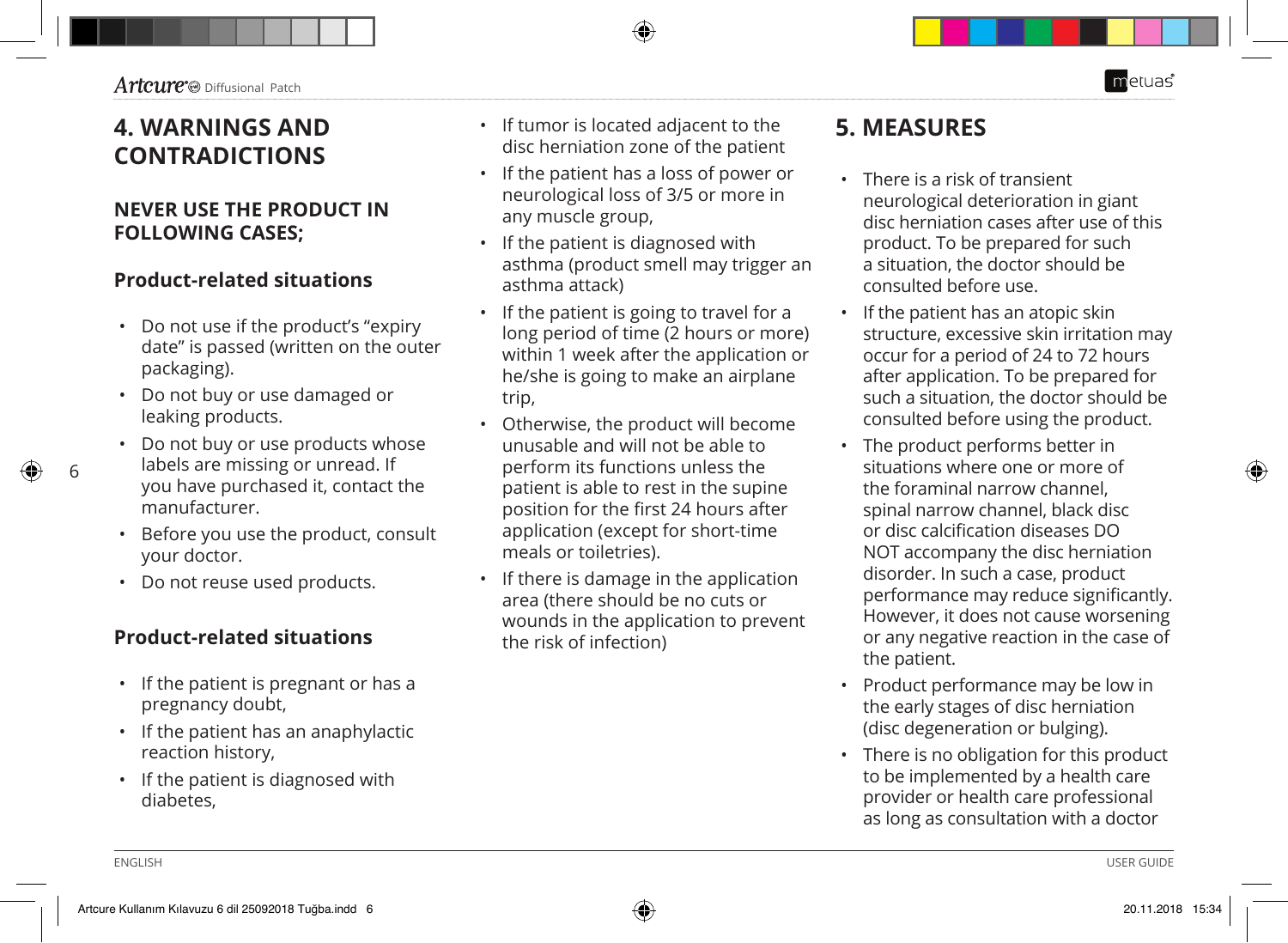◈

is available for guidance before implementation.

- This product is used alone and cannot be combined with any other product.
- Processing (washing, heating, etc.) is strictly prohibited before application.
- Do not try to sterilize the product. This is not necessary.
- There is no need for any supporting device (electrical, mechanical, medical, etc.) or any heater-like device to apply the product. Everything needed for the application is available in the package.
- Rarely, from 4th to 12th hour after application (in some cases up to 24 hours), there may be an increase in the amount of pain felt prior to application. This is normal. The pain will end after the 12th hour (in some cases after 24 hours). If the patient's level of pain reaches a very disturbing level, a painkiller and/or muscle relaxant may be used under control of doctor.
- The patient whom the product is applied may continue to take medicines that he/she uses for his/ her chronic illnesses. There is no restriction on the use of medicines.
- The product is disposable. In the case of reuse, this application will be

useless and will provide no benefit. In case of reuse, no adverse effects other than hygiene are expected. If the area of the reapplied region is damaged, a risk of infection may occur.

- If required by your doctor, the 2nd dose may be administered. The minimum time between the first application and the 2nd application should be 15 days. This product can be applied no more than 2 times a year.
- The patient has to be careful about the recurrence of disc herniation in daily life after the application. This disease has a high tendency to recur.
- Although it is not foreseeable whether the performance of the appliance will change under proper storage and transportation conditions, do not use the product if there is leakage from the packaging of the primer or there is rupture on the upper surface of the product after the product is opened. If in doubt, do not use the product and contact the manufacturer.
- The product is cytotoxic. Do not hold it on your body for more than 24 hours.

## **6. SIDE EFFECTS**

There are only a few side effects of ARTCURE® PW Diffusional Patch. Patients with atopic or sensitive skin may experience crusting, erythema, redness, inflammation, irritation and excessive irritation on the application area. However, this situation is temporary and does not require any treatment. If patient prefer, skin nourishing and/ or restorative creams may be used for relaxation and aesthetic purposes following application.

From the practical experience, the frequency of side effects has been determined as follows.

 Very common side effects(visible in at least 1 of 10 patients) Mild itching and very mild redness on the application area

Common side effects(less than 1 in 10 patients but more than 1 in 100 patients) Mild skin irritation (irritation and erythema)

 Uncommon side effects(less than 1 in 100 patients but more than 1 in 1000 patients). Severe skin irritation (excessive irritation, impaired skin integrity, erythema scaling) Furthermore, the risk of anaphylaxis

which is assessed in the "Serious Negative Event" class may be a concern 7

◈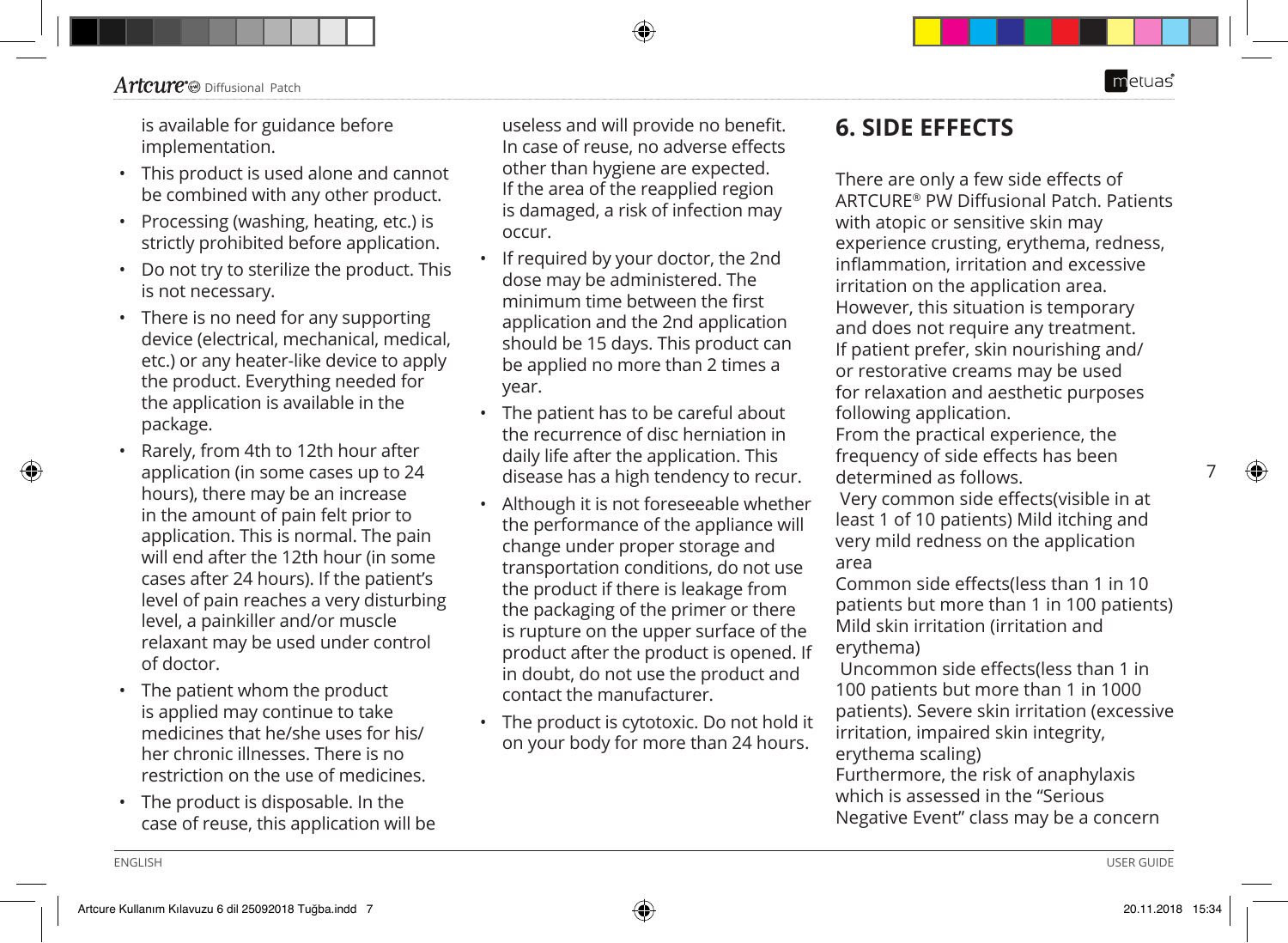#### $Artenre$ <sup>o</sup> Diffusional Patch

for all users. Especially the patients who are sensitive to one of the ingredients and who have anaphylaxis in the past are not recommended to use the product.

## **7. STORAGE CONDITIONS**

- Do not open the inner packaging until the moment of use.
- Do not heat or freeze.
- Protect from direct sunlight.
- Keep out of reach of children.
- Keep at room temperature (25 oC)

8

## **8. DISPOSAL**

There are no precautions to take for any special or unusual risk related to the disposal of the product. The product may be disposed of as household waste after the application and removal from the patient.

No part of the patch or packaging used should be flushed. Recyclable elements must be disposed of properly.

## **9. PRODUCER**

#### **Commercial Title:**

Metuas Medikal, Sağlık Hizmetleri, Danışmanlık, İthalat, İhracat A.Ş. (In short, METUAS) Address: İlkbahar Mah. Konrad Adenauer Cad. Yalçın Apt. 75 / 10 Çankaya / Ankara - Türkiye

## **10. SCOPE OF LIMITED WARRANTIES AND LIABILITIES**

- a. METUAS warrants that the ARTCURE® PW Diffusional Patch will not have workmanship and/or material imperfections from the date of manufacture to the end of its shelf life or to the moment of consumption, whichever occurs first.
- b. If METUAS receives a damage notification under any METUAS warranty in any jurisdiction within the valid warranty period, it will repair or replace the defective product at its option. All return issues must be notified in advance to METUAS. If METUAS cannot repair or replace the defective product under warranty, it will refund the purchase price of the product within a reasonable time following the error notification.
- c. METUAS has no obligation to repair, replace or refund the product until the customer has sent the defective but unused product to METUAS. All returned products will be PROPERTY of METUAS.
- d. The changed product will be new one or new-like, provided that it at least meets the functionality of the previous product.
- e. The limited warranty provided by METUAS is valid in the countries in which the product is marketed by METUAS or METUAS' authorized representative for the related country.

#### **Guarantee Limit**

METUAS or its third party suppliers will not be liable for any warranties, express or implied, and cannot make any commitment to merchantability, satisfactory quality or fitness for a particular purpose.

#### **Limitations of Liability**

- a. To the extent permitted by local law, the rights granted in this limited warranty statement are the sole and exclusive rights of the customer.
- b. METUAS or its third party suppliers

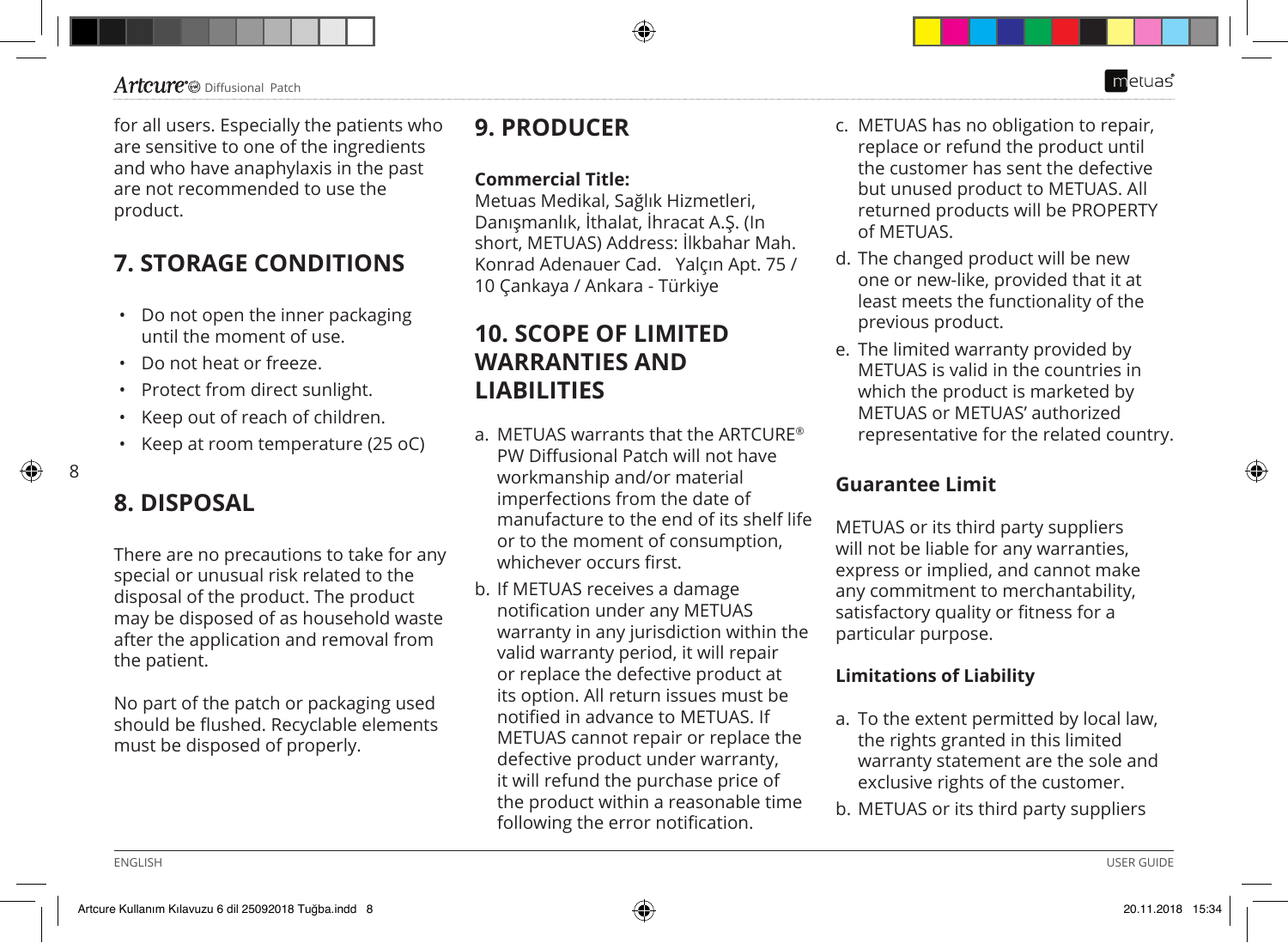cannot be held liable for any indirect, incidental or consequential damages in respect of medical expenses incurred in connection with the performance or use of the product, whether in contract, tort, unfair treatment, warranty or any other relief.

## **11. USED SYMBOLS AND MEANINGS**

The meanings of the information symbols on ARTCURE® PW Diffusional Patch packaging are given below.

| <b>SYMBOL</b>          | <b>MEANING</b>                                    |
|------------------------|---------------------------------------------------|
|                        | See user guide                                    |
|                        | Attention, see the documentation of this product  |
|                        | Do not use if the packaging is damaged or opened. |
|                        | Do not reuse                                      |
|                        | Store in dry environment                          |
|                        | Keep away from sunlight                           |
|                        | Keep at room temperature                          |
|                        | Expiration date                                   |
|                        | Production date                                   |
| LOT                    | Product LOT number                                |
| STERILE<br>$\mathsf R$ | Subjected to sterilization                        |
|                        | Can not be re-sterilized                          |

◈

ENGLISH USER GUIDE

9

 $\bigoplus$